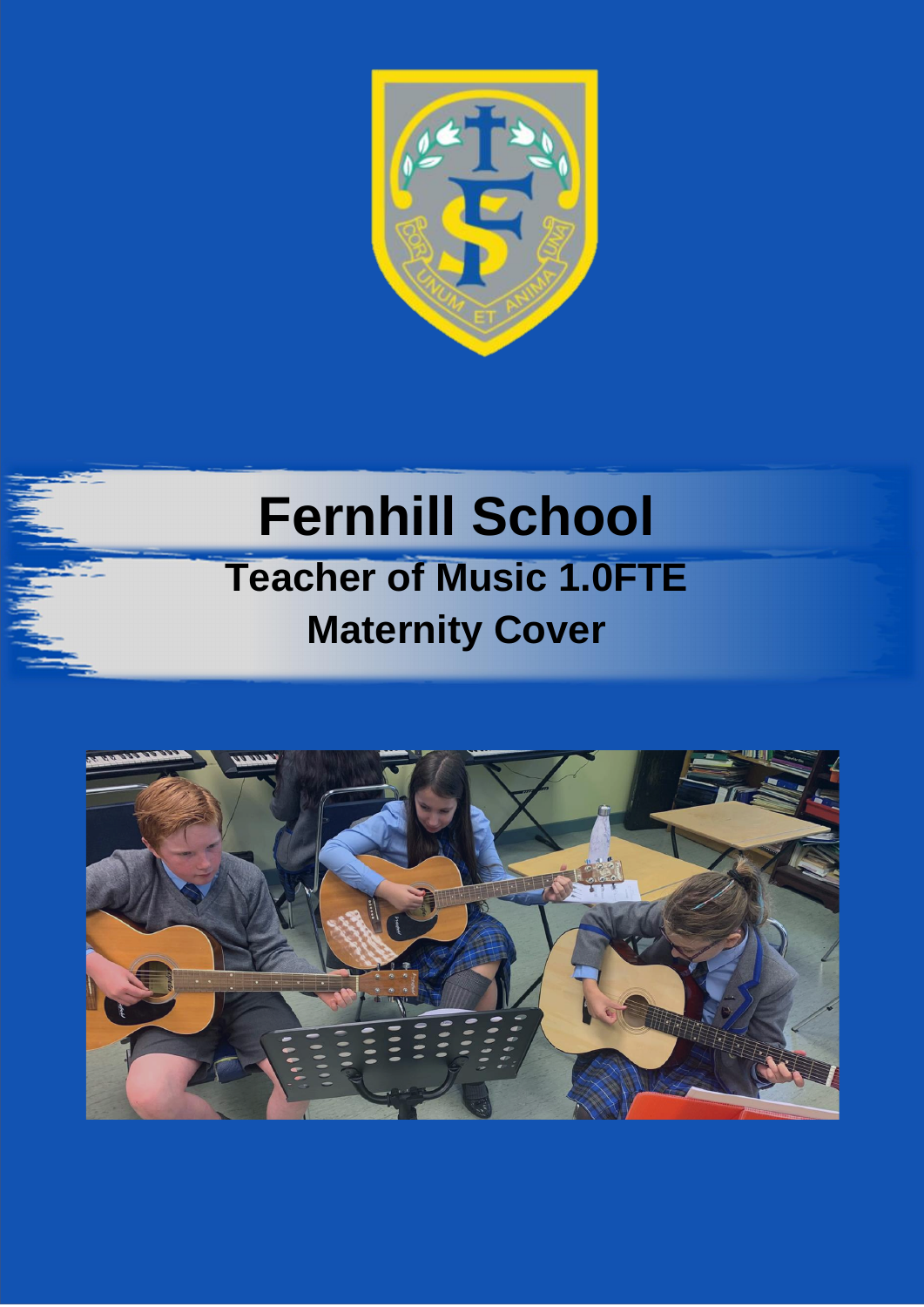

### **Teacher of Music**

## **Maternity Cover 1.0 FTE**

# **Start Date**

#### Likely for May 2022

Applications are invited for a dynamic and innovative teacher of music to join one of Scotland's leading independent schools.

#### **The School**

Fernhill School is a top independent Catholic school renowned for academic excellence and a welcoming, family atmosphere. Our pupils thrive in an environment of mutual respect and nurture which is achieved through our small class sizes, tailored teaching and the promotion of positive attitudes towards learning. We are located in Rutherglen, Glasgow, on a campus set in nine acres of woodland. We are fortunate to be adjacent to Fernbrae Meadows, a beautiful park which, along with our breath-taking grounds, offers ample space to facilitate our sector leading outdoor learning programme.

#### **Key Duties**

Subject to the policies of the school the duties of teachers, promoted and unpromoted, are to perform such tasks as the Senior Leadership Team shall direct, having reasonable regard to overall teacher workload related to the following categories:-

- Application forms should be completed by **Friday 4 February 2022** and should be returned with a covering letter stating your suitability for the post and a completed Head Teacher's report.
- Interviews will take place week commencing **21 February** in the form of an observed lesson, piano accompaniment of an instrumentalist and formal interview.
- The appointment is subject to satisfactory references and PVG vetting by Disclosure Scotland. The applicant is required to be registered with the General Teaching Council Scotland (GTCS).
	-
- **EXECTE FERNIO F FERNIO F FERNIO F PART IS CONTEX FEAT IS CONTEX FEAT IS CONTEX FEAT IS SCHEME.**
- Teaching assigned classes together with associated preparation and correction.
- Teaching all SQA levels and other year groups as directed by Head of Department.
- Developing the school curriculum.
- Assessing, recording, and reporting on the work of pupils.
- Presenting pupils for and participating in the conduct of national examinations
- Providing advice and guidance to pupils on issues related to their education.
- Promoting and safeguarding the health, welfare and safety of pupils.
- Working in partnership with parents, support staff and other professionals.
- Maintaining good order and discipline among pupils and safeguarding their health and safety
- Contributing to the professional development of colleagues, including probationary and student teachers.
- Contributing to both department and whole school priorities
- Participating positively in the administration and organisation of the school
- Undertaking appropriate and agreed continuing professional development, including post-qualification training, and participating in appropriate staff development and in-service training activities.
- Contributing towards good order and the wider needs of the school.

#### **Other Duties**

The list of duties is not exhaustive and the postholder may be required to perform duties, appropriate to the post, other than those given in the job specification. It is expected that all staff contribute to the wider ethos of the school. **Your contribution to our co-curricular programme will be discussed at interview.** 

#### **Application and Interview Process**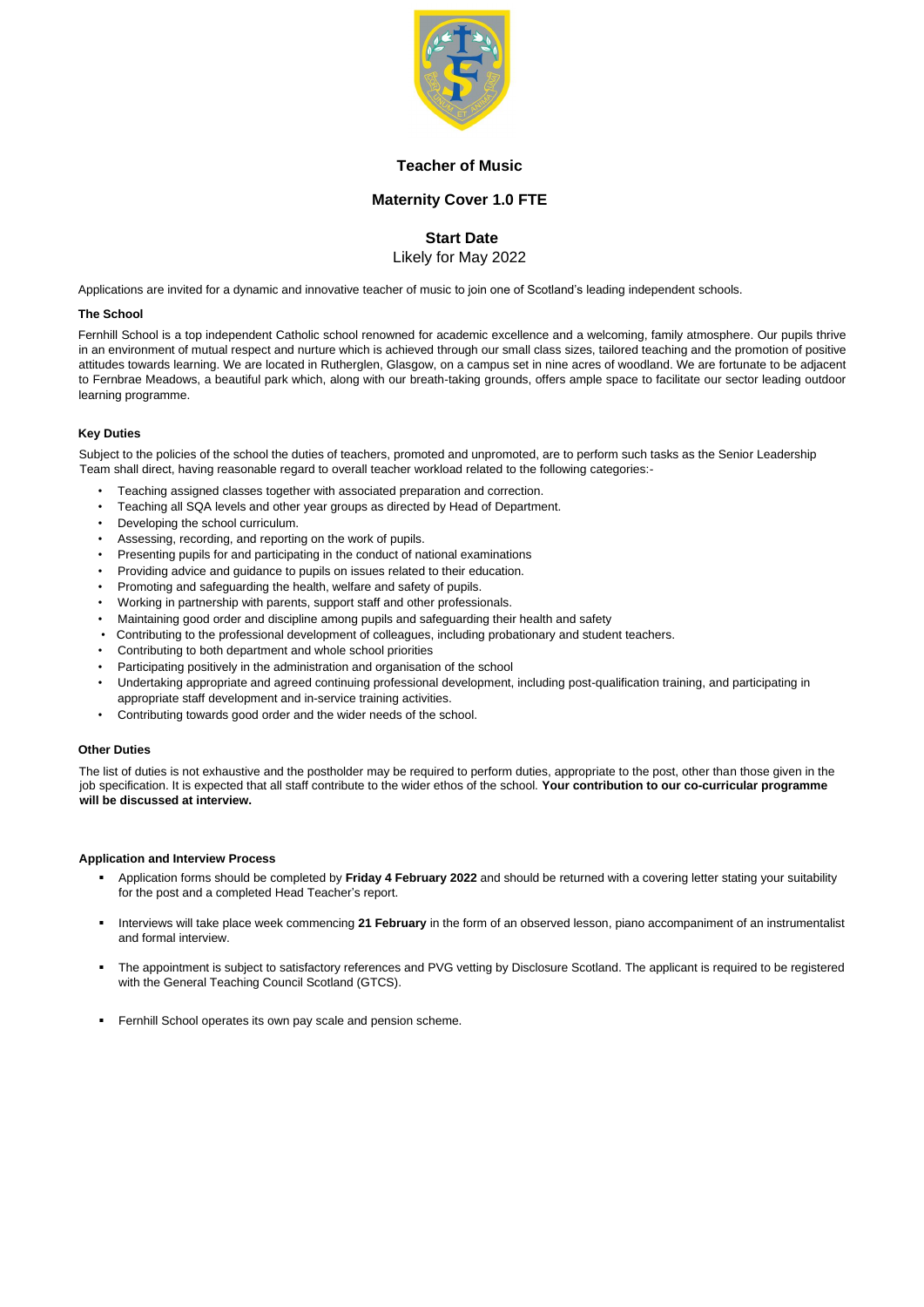| Ability to work independently and also to work within a team<br>and respond to the needs of others; |              |  |  |
|-----------------------------------------------------------------------------------------------------|--------------|--|--|
| Ability to energise, enthuse and motivate young people of all<br>abilities;                         | $\checkmark$ |  |  |
| Have an enthusiastic & positive outlook and good sense of<br>humour                                 | $\checkmark$ |  |  |



| <b>Attributes</b>                                                                                                     | <b>Essential</b> | <b>Desirable</b> | <b>Method Of Assessment</b>                      |
|-----------------------------------------------------------------------------------------------------------------------|------------------|------------------|--------------------------------------------------|
| PROFESSIONAL/EDUCATIONALQUALIFICATIONS                                                                                |                  |                  | Verification of qualifications and registrations |
| Degree or equivalent qualification in subject specified.                                                              | $\checkmark$     |                  |                                                  |
| Appropriate teaching qualification.                                                                                   | ✓                |                  |                                                  |
| Outstanding keyboard skills.                                                                                          | $\checkmark$     |                  |                                                  |
| Development of music technology                                                                                       |                  | ✓                |                                                  |
| Current registration with the General Teaching Council for<br>Scotland.                                               | $\checkmark$     |                  |                                                  |
| Eligibility for membership for PVG                                                                                    | $\checkmark$     |                  |                                                  |
| <b>RELEVANT WORK/ OTHER EXPERIENCE</b>                                                                                |                  |                  | Application form and at Interview                |
| The ability to teach Music from N5 to Higher and Advanced<br>Higher level                                             | $\checkmark$     |                  |                                                  |
| The ability to teach Music in Primary and Nursery Setting                                                             |                  | ✓                |                                                  |
| Sufficient experience of the curriculum to be able to support<br>the needs of the pupils.                             | $\checkmark$     |                  |                                                  |
| Successfully deliver the curriculum and accurately assess and<br>record the work of pupils.                           | $\checkmark$     |                  |                                                  |
| <b>RELATIONSHIP WITH PUPIL</b>                                                                                        |                  |                  |                                                  |
| Ability to elicit pupil interest and motivation and to adapt own<br>classroom management to maintain this interest    | $\checkmark$     |                  | At Interview and during observed lesson          |
| Demonstrated considerable skills in promoting Fernhill<br>School's values, ethos, and positive behaviour among pupils | $\checkmark$     |                  |                                                  |
| <b>COMMUNICATION SKILLS</b>                                                                                           |                  |                  | At Interview and during observed lesson          |
| Able to communicate effectively to pupils, staff, parents and<br>external partners.                                   | $\checkmark$     |                  |                                                  |
| High Level written and oral communication                                                                             | $\checkmark$     |                  |                                                  |
| Ability to work as part of a team                                                                                     | $\checkmark$     |                  |                                                  |
| Be self-motivated & able to use own initiative                                                                        |                  |                  |                                                  |